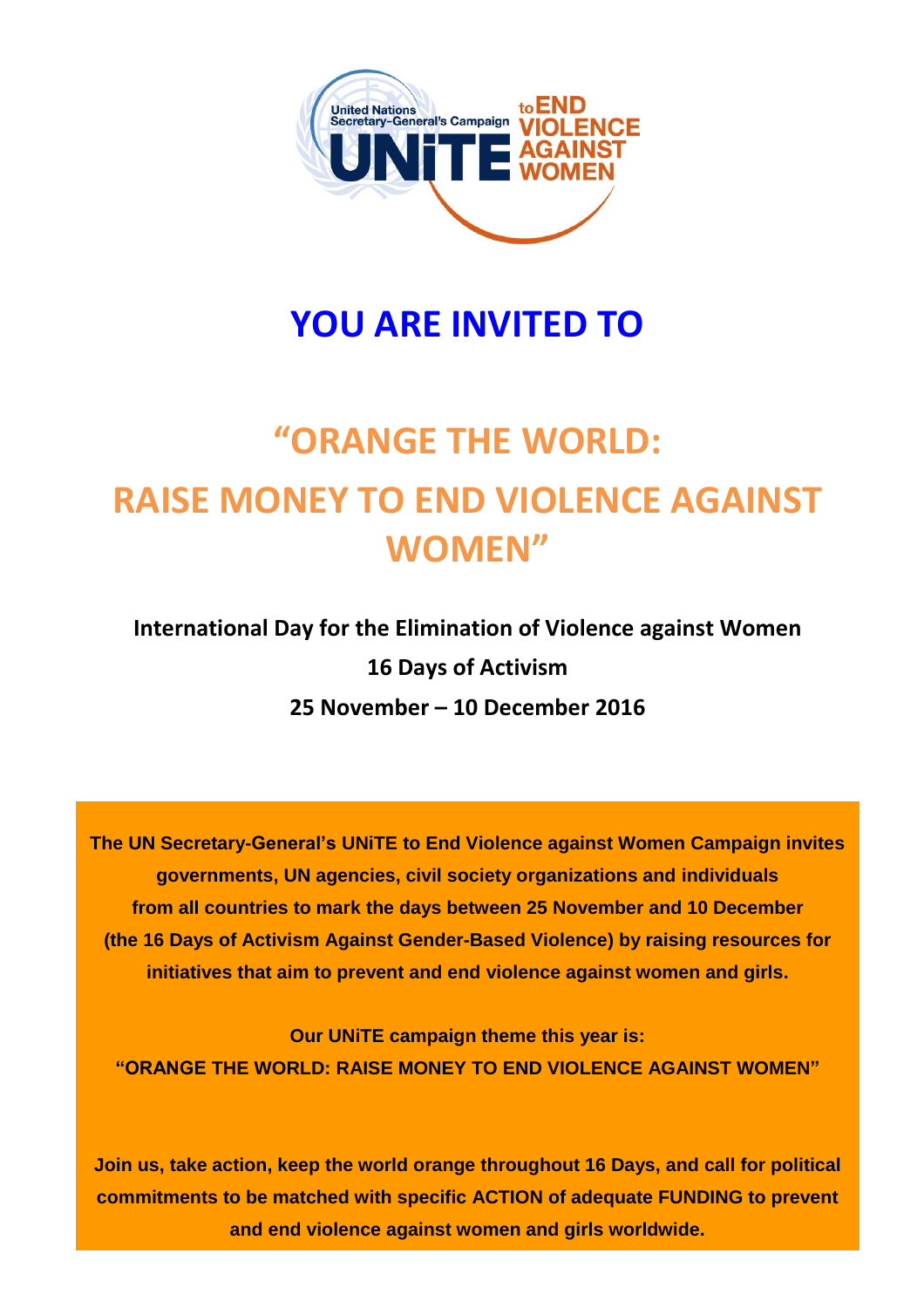## **1. Background**

The **16 Days of Activism Against Gender-Based Violence** is an international campaign which takes place each year and runs from **25 November (***International Day for the Elimination of Violence against Women***)** to **10 December (***Human Rights Day),* also encompassing other important key dates. Widely known as the "16 Days Campaign", it is used as an organizing strategy by individuals and organizations around the world to call for the prevention and elimination of violence against women and girls. It was originated by the first Women's Global Leadership Institute in 1991 and is coordinated by th[e Centre](http://www.cwgl.rutgers.edu/) for [Women's Global Leadership.](http://www.cwgl.rutgers.edu/)



Niagara Falls, both American and Canadian Horseshoe falls, bathed in orange light on 24 November 2015. Photo: UN Women/James Neiss

In support of this civil society initiative, each year, the United Nations Secretary-General's campaign UNiTE to End Violence against Women calls for global action to increase worldwide awareness and create opportunities for discussion about challenges and solutions. [In 2015,](https://www.flickr.com/photos/unwomen/albums/72157660559082157) the UNiTE campaign called on governments, UN entities, civil society organizations and individuals across the world to "orange the world" to raise public awareness about the issue

of violence against women and girls. As the official colour of the UNiTE campaign symbolizing a brighter future free from violence against women and girls, the colour orange was once again a uniting theme throughout all events. The initiative called on all people in all parts of the world to orange the world and step up the efforts to eliminate violence against women and girls.

# **2. 2016 Call to Action - Orange the World: Raise Money to End Violence against Women**

In 2015, a new global development agenda was accepted by all countries and is applicable to all. Through its 17 goals, the [2030 Agenda for Sustainable Development](http://www.un.org/ga/search/view_doc.asp?symbol=a/69/l.85&lang=e) guides global policy and action for the next 15 years. The Agenda recognizes gender equality and the empowerment of women as a key priority and pledges that "no one will be left behind". Goal 5 of the agenda aims to "Achieve gender equality and empower all women and girls" and includes *specific targets to eliminate all forms of violence against women and girls*. For the first time, ending violence against women and girls has become a core part of the global development agenda.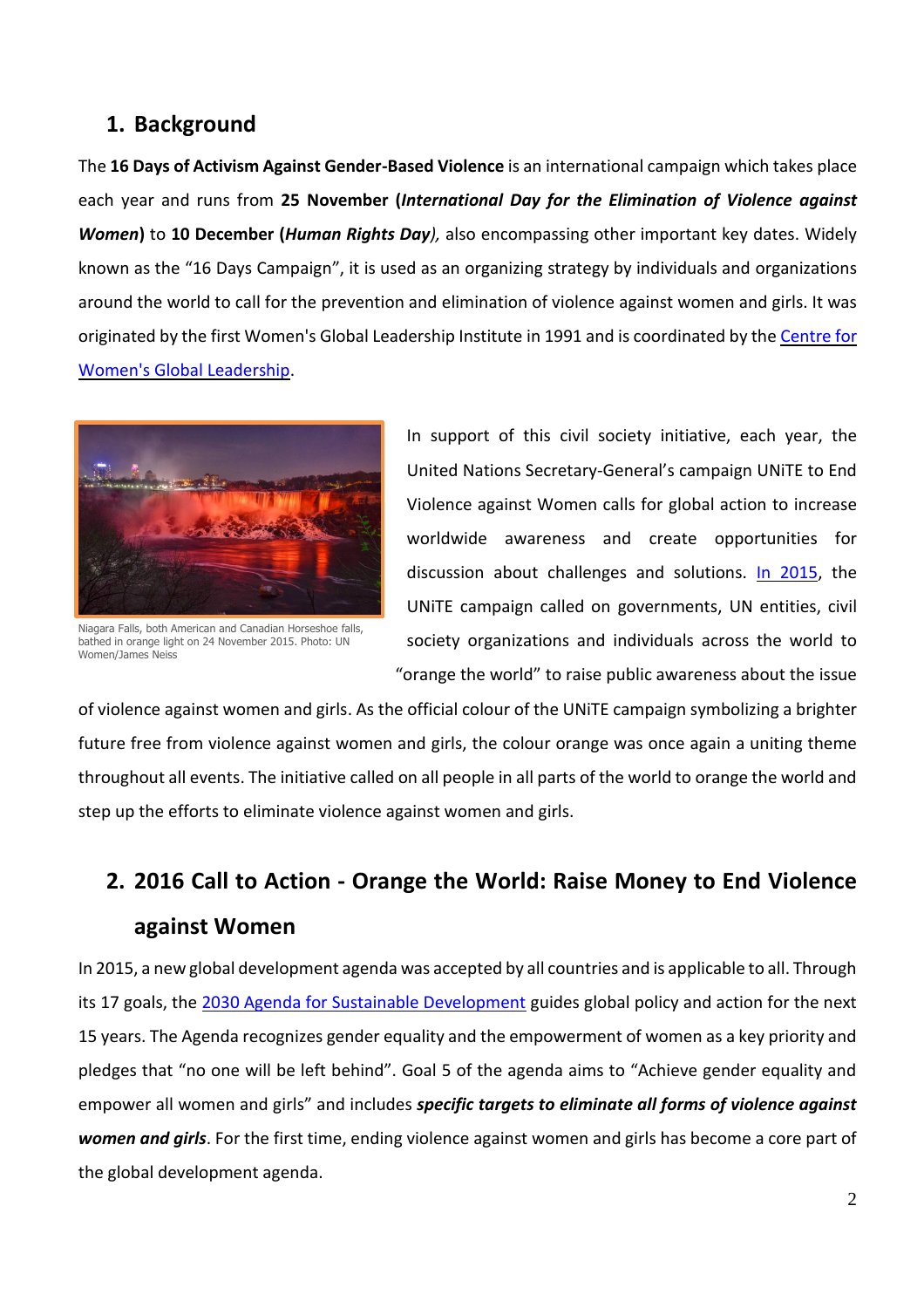

Women dressed in orange take part in the March of Black Women against Violence and Discrimination in Brazil. Photo: UNDP/Tiago Zenero

However, despite the international community's visible interest and political will to address the global pandemic of violence against women and girls, there is still a lack of adequate and sustained resources to translate the national efforts into effective programmes and practices that make positive changes in the lives of women and girls. The gap between binding commitments, laws and policies in place and the lived experiences of women and girls who should

benefit from them is still far too wide. Therefore, acknowledging the imperative of addressing violence against women must be followed by securing adequate and durable resources to increase efforts to prevent violence, provide survivors with access to available essential services and to justice, and ensure that laws and policies are implemented to real effect.

**This is why the UN Secretary- General's UNiTE to End Violence against Women Campaign invites governments, UN agencies, civil society organizations and individuals from all countries of the world to mark the days between 25 November and the 10 December (the 16 Days of Activism) by coming together to raise resources for local and national initiatives that work to prevent and end violence against women and girls.**

### **3. Campaign outreach ideas**

Last year, as part of the initiative "Orange the World: End Violence against Women", "orange"-related activities were organized in more than 90 countries around the world and more than 311 million people were reached through social media sparking a global conversation, new commitments and initiatives. To mention just a few examples, last year we "oranged" the Niagara Falls both on the American and Canadian sides, the National Monument of Pakistan, the UNESCO World Heritage archeological site of Petra in Jordan, the Peace Palace in the Hague, Netherlands, and Brazil's Presidential Palace. A wide variety of online and offline events were held, from educational programmes on campus to UN seminars, from theatrical performances to photo exhibits.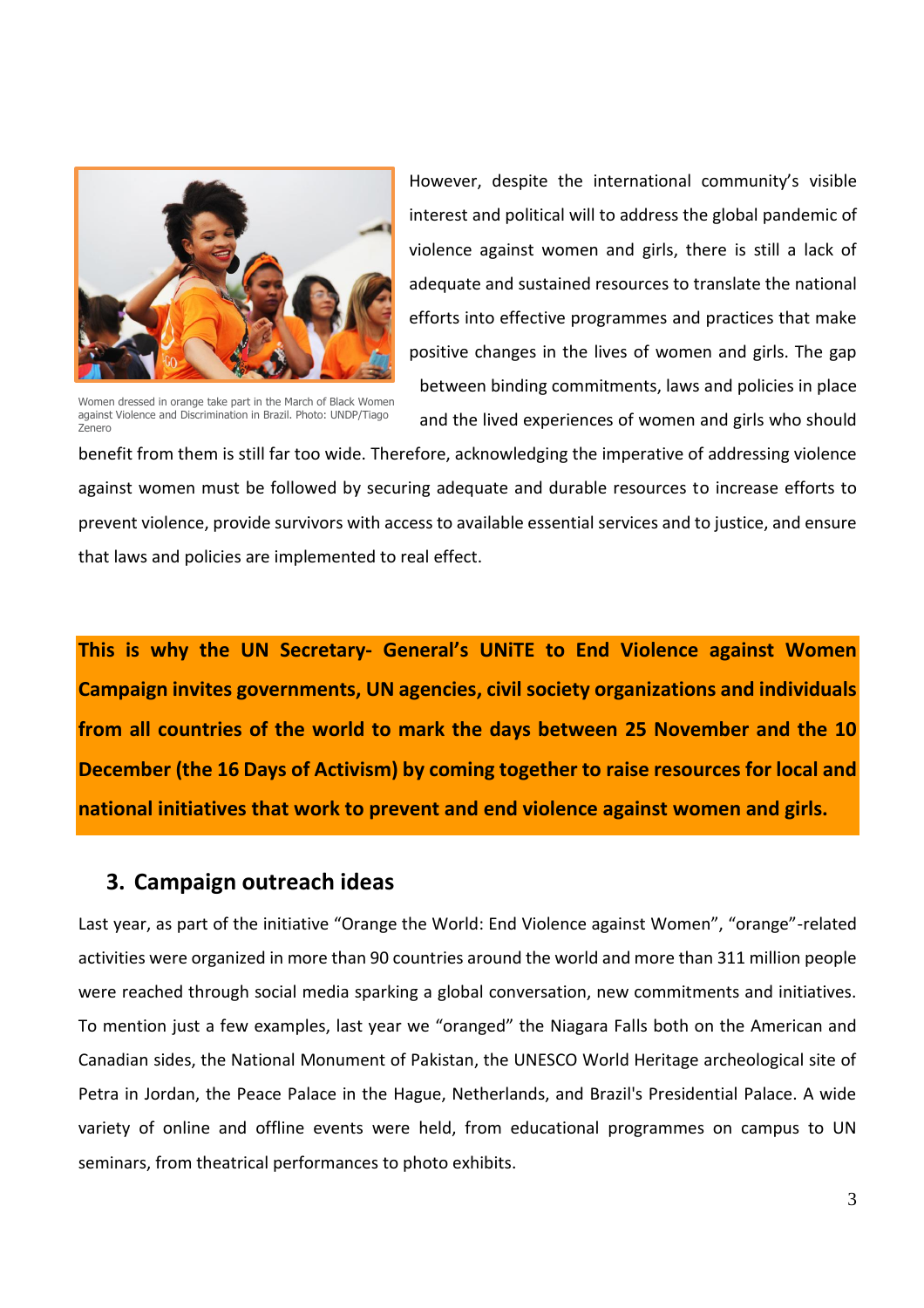To further increase global awareness this year, we will continue to light up iconic buildings in orange around the world in the 16 Days of activism period. But this year, we want the initiative to be even bigger and much, much brighter, bringing the message of zero tolerance for violence against women and girls to new communities, spaces and audiences.

> **And, we want to give a big and concrete push to financing to end violence against women and girls.**

JOIN US - keep the world orange throughout the 16 Days and raise funds to end violence against women!

#### **Please find below some ideas and guidance to assist your planning:**

#### **a. Engage your government**!

- Reach out to government leaders to join you in making possible the lighting and "oranging" of iconic buildings in your communities, town and cities.
- Encourage your government to "orange" its various departments and embassies around the world.
- Advocate for your government to make a concrete pledge during 16 Days of Activism for a new or an increased funding allocation for initiatives aiming to prevent and end violence against women and girls, including for providing quality essential multi-sectoral services to survivors.
- Invite parliamentarians to organize a public discussion about the need for sustainable financing and to issue messages to mark the occasion and demonstrated commitment to providing concrete resources.
- Invite government representatives to show their support for the campaign by wearing orange clothing during each of the 16 Days of Activism and by exchanging on the issue.
- Find out which activities your government is planning for the 16 Days of Activism and use this period as an opportunity for discussion on the issue, to review progress in preventing and ending violence against women and girls, and to announce new ACTIONS and the need for increased allocation of FUNDS.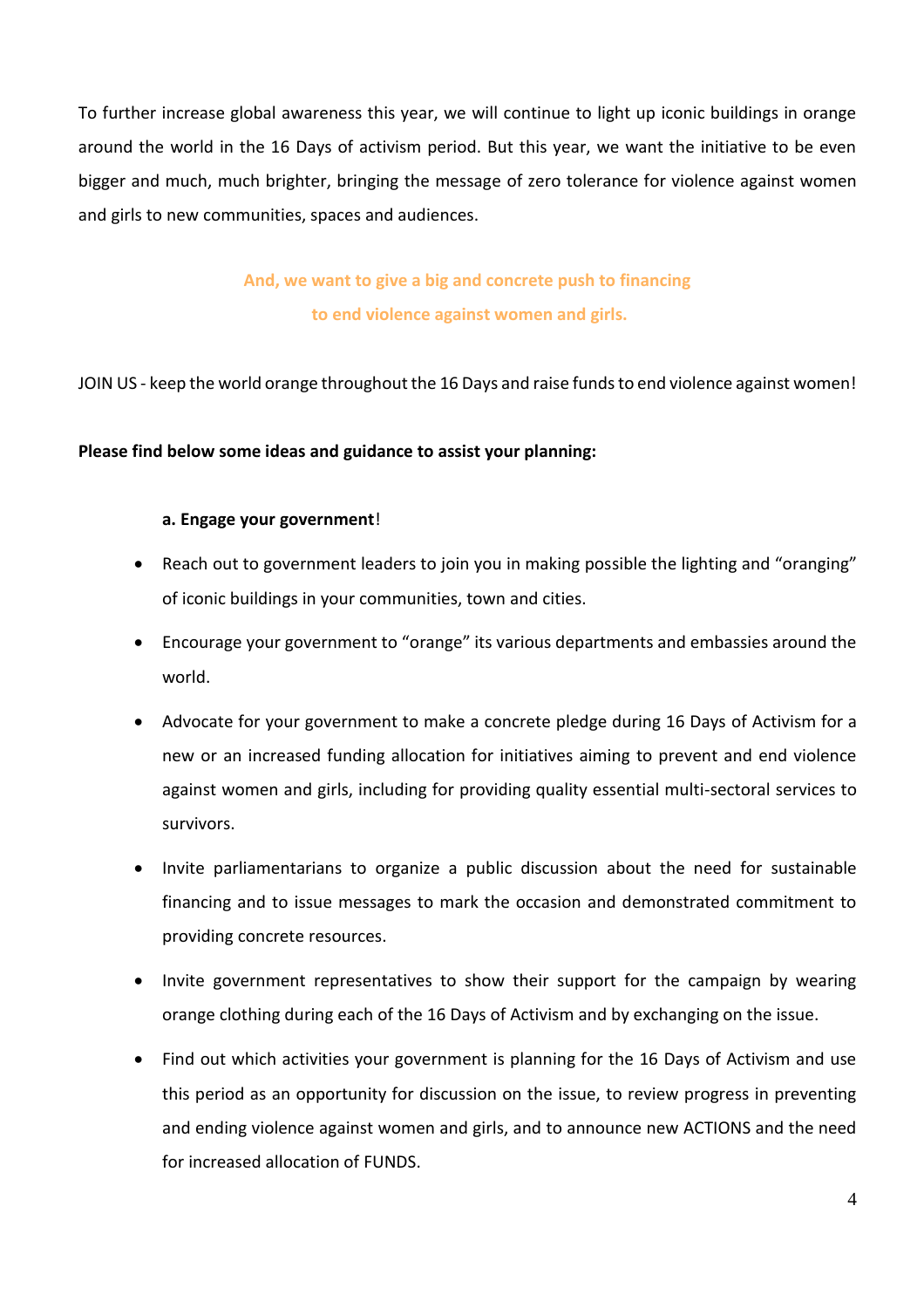

The Abu Simbel Temples in Egypt, went orange to show support for ending violence against women. Photo: UN Women

#### **b. Make it visible, make it ORANGE!**

 Light and decorate in orange your country, city, or communities' iconic buildings, landmarks and statues.

 Make orange advertising spaces on billboards, screens or in magazines to spread the message.

- Organize an "orange" march through the centre of your city, town or village and declare the space an "orange zone".
- Organize "orange" marathons, flash mobs, dance parties, or bicycle rides. Find out from your local authorities whether there is a space you could arrange to be decorated with orange graffiti and messages.
- Find out what relevant meetings or conferences are taking place in your country during the 16 Days of Activism and invite the organizers to "orange" the meeting spaces and dedicate an item in the agenda to a discussion about violence against women and girls.
- For more inspiration, look back at how we "oranged" the world last year: <https://www.flickr.com/photos/unwomen/albums/72157660559082157>

#### **c. Raise money for the cause!**

- Organize fund raising activities and events to benefit UN Women's work on ending violence against women and girls. *More information and suggestions for fundraising ideas and activities*  will be provided in the Orange Fundraising Toolkit which will be sent out in July 2016.
- Invite private sector corporations and local businesses to sponsor the initiative, a shelter, a community prevention programme, or simply donate to an ongoing or a new work on ending violence against women. Reach out to partner organizations TODAY to start planning for fundraising activities.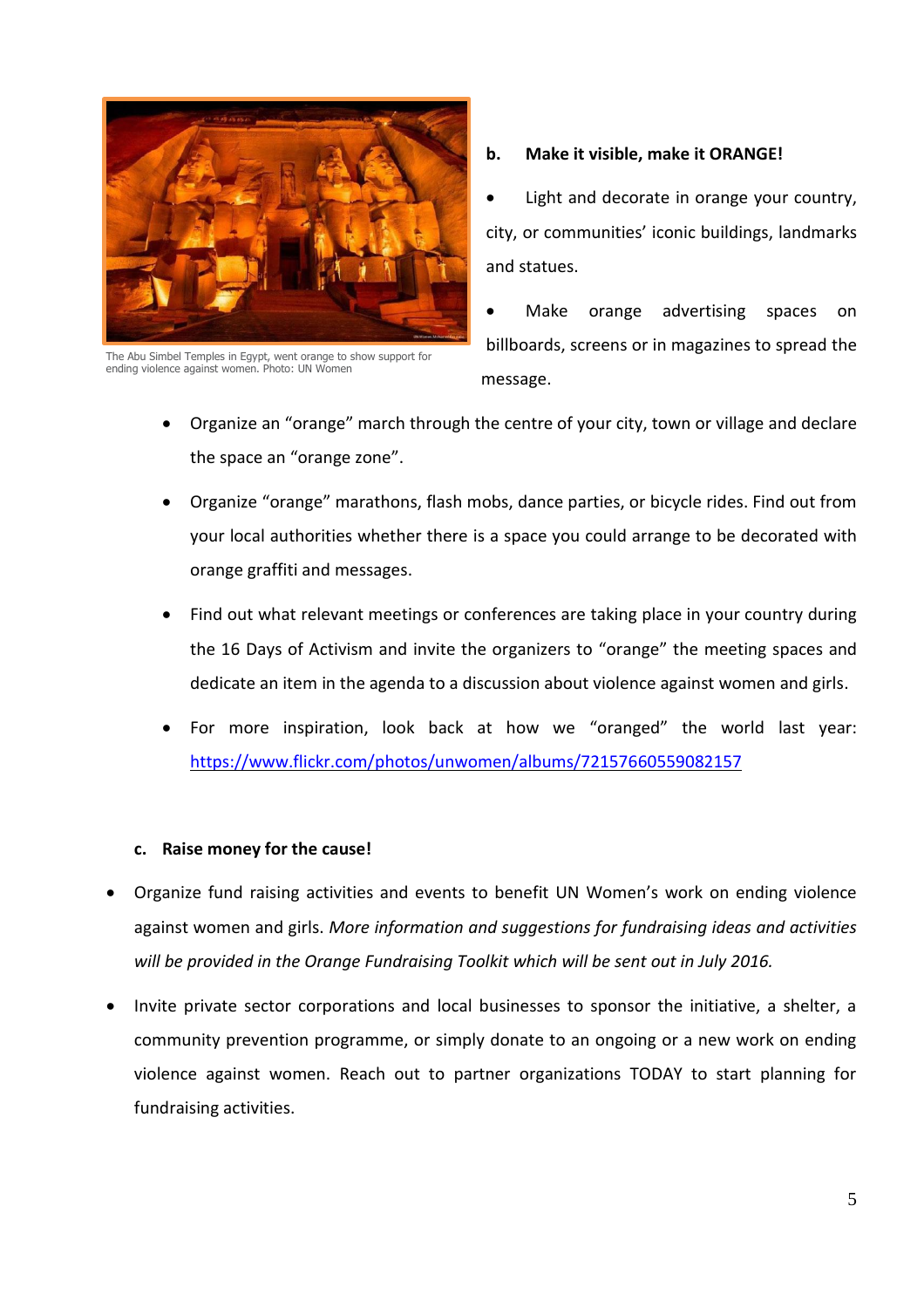

Over 50 tuk-tuks taking part in the Orange Day parade in Phnom Penh. Photo: Mariken B. Harbitz/UN Women Cambodia

 Consider organizing events outside "usual" spaces for activism. Explore for instance the possibility of organizing activities outside capitals in smaller towns or rural areas and reaching out to new audiences by organizing activities in spaces such as sports clubs, places of worship,

shopping malls, banks, police stations, hospitals, market places and bus stations. Make them orange!

#### **d. Orange the media!**

Inform media networks and communicators, such as local and national journalists, media icons, bloggers, and television presenters about the initiative "*Orange the World: Raise Money to End Violence against Women*." Invite them to produce articles, to invite relevant guests and organize TV and radio shows and discussions, documentaries and news features on particular issues of local or national relevance relating to violence against women and girls, including showcasing the results of the work undertaken by innovative organizations to end violence against women and girls, or particular obstacles faced by organizations in the conduct of their work.

#### **e. Orange cyber space!**

- Orange your social media accounts and websites during 16 Days of Activism and invite partner organizations to do the same!
- Invite persons of influence and high profile personalities to show their support for the campaign by wearing orange clothing and reaching out to their followers with campaign messages and sharing pledges of their own personal actions.
- Consider partnering with mobile phone networks to send out text messages in recognition of the occasion or even organizing mobile phone giving.
- Join the conversation online and watch out for content shared through the hashtags #orangetheworld and #16days on the topic.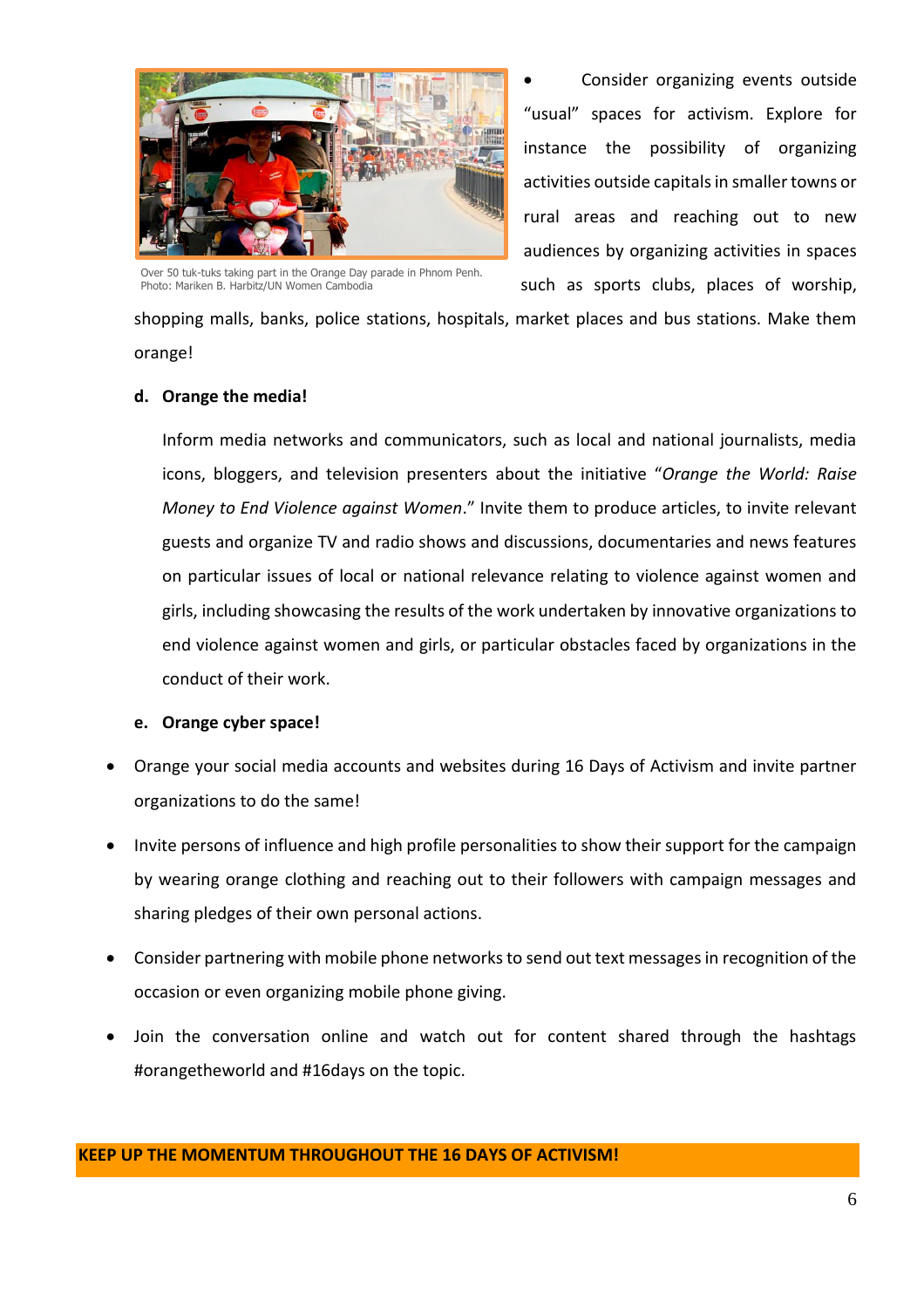Don't forget: 'Orange the World: Raise Money to End Violence against Women' will last **16 days**. **This year we again want to keep the world orange throughout 16 Days** so we invite you to consider organizing your activities not only on 25<sup>th</sup> November but on the other days as well.

# **4. Tell us what you are planning**

Please share your plans and help us show how we are "oranging" the world. Throughout the 16 Days and as some iconic buildings will be lit in orange and each country will organize its "orange"-related activities, we will light the country in orange on our "Orange Map of the World".



The Peace Palace in The Hague, Netherlands, was lit in orange on 24 October 2015. Photo: Audiovisuele Media/Sjaak de Groot

We want to hear what you have planned and would love to receive your photos, messages and videos. The most creative "orange" photos will be displayed on UN Women's Flickr account at the end of the 16 Days of Activism. If you would like to gather more information on "*Orange the World: Raise Money to End Violence against Women*" or to tell us what you are "oranging", please contact Anna Alaszewski at the UNiTE Campaign Global Secretariat

(anna.alaszewski@unwomen.org).

# **5. Social media**

*A comprehensive social media package with images and messages in English, Spanish and French will be provided in advance. Please use these and share them with partners.* 

The UNiTE campaign uses Twitter, Facebook, YouTube and Flickr:

| Twitter:       | https://twitter.com/SayNO UNITE; hashtags: #orangetheworld, #16days. |
|----------------|----------------------------------------------------------------------|
| Facebook:      | http://facebook.com/SayNO.UNiTE                                      |
| YouTube:       | http://youtube.com/saynotoviolence                                   |
| Flickr:        | http://flickr.com/photos/saynotoviolence                             |
| UNITE website: | http://endviolence.un.org/                                           |
|                |                                                                      |